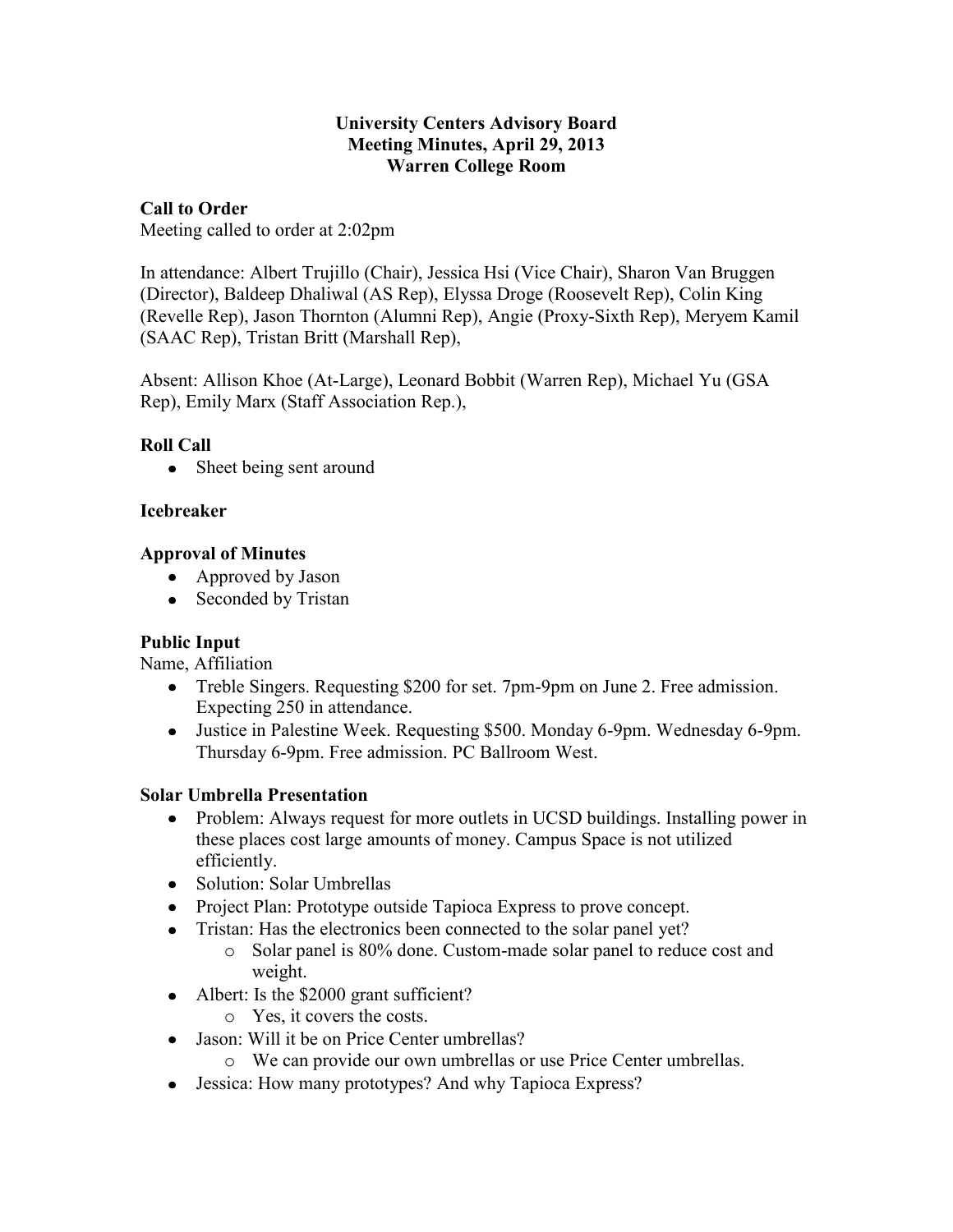- o One, to fit the budget. John Payne suggested area since it is the second most used entrance in to Price Center. And there is a fair amount of sun there. It is safer than the middle of Price Center because no cords can be stretched across tables.
- Sharon: Where will the battery go?  $\bullet$ 
	- o On the ground.
- Sharon: Are you concerned with theft?
	- o No, the battery is very heavy.
- Sharon: Have you talked with your department in regards to insurance if something were to happen? Who is electrician that would certify it?
	- o Haven't discussed insurance yet. Would get UL certification which is basically the insurance that is needed. The electrician was someone referred to but we can use UCSD electrician.
- Tristan: If something goes wrong, who would be responsible?
	- o Sharon: I don't know off hand, but liability could be with University Centers or MAE Department.
	- o The system would be very safe especially once certified.
- Colin: Could use rubber around umbrella for safety?
	- o Cords will be rubber coated to prevent anyone who might leans on a table would not get shocked.
- How long would you keep it on there?
	- o One week, and then replace with something with longer battery life.
- Andrew: A.S. may offer grants through the sustainability fund.
- Albert: How will you get people to notice it?
	- o Spread by word of mouth. Solar panels should be pretty obvious compared to other umbrellas.
- Jason: Are you going to be monitoring usage?
	- o Yes. Constantly monitoring battery with voltmeters.

# **Budget**

- No meeting this week: Tue 10:45-12:15pm
- Previous meeting looked at tech fee waivers, hours, and set-up fees.

# **Chair Report,** *Albert Trujillo*

- UCAB Positions Applications
	- o Will be opened today. Distribute flyers to councils.
- Coop Committee
	- o Consider smoking ban in General Store rent structure. Decreases General Store profits. David Aronson of Food Coop looking to set up meeting as well.
- Executive Advisory Committee
	- o Tue May 14. 1:30pm-2:30pm. Hear feedback from other departments on UCEN budget. Need three students to attend.

# **Vice-Chair Report,** *Jessica Hsi*

• Space Allocation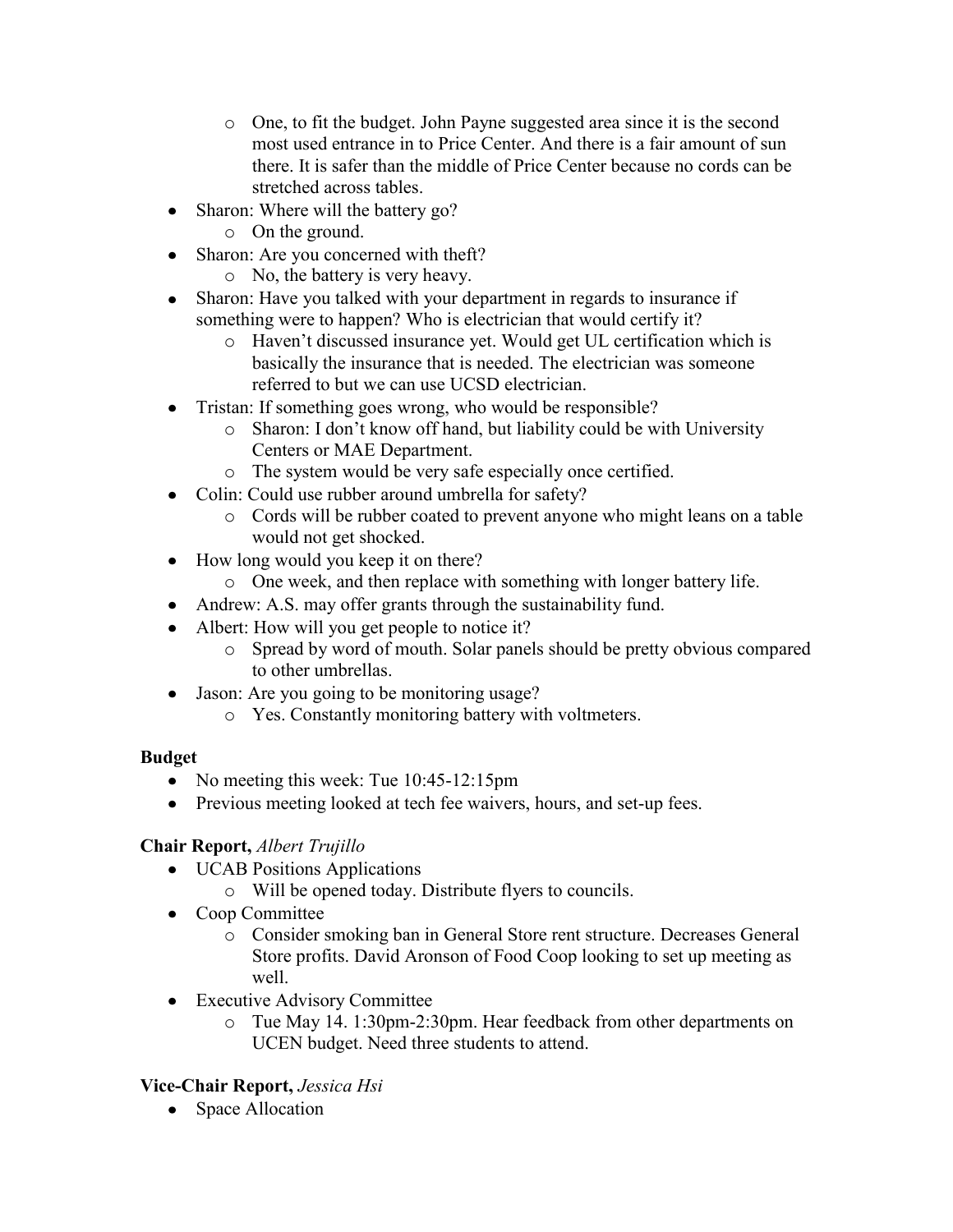o Application closed last Wednesday. 181 applicants. This Friday will be space allocation.

### **Director Report,** *Sharon VanBruggen*

- Chicken Retail Committee
	- o No responses yet since deadline hasn't passed yet. Received questions from 7 restaurants.

#### **New Business**

- Tech Fee Balance: \$3,175
- Student Org Usage Fee for Event Space
	- o Last year was not implemented because it came in the middle of the year after student orgs had already figured out budgets. Usage fee would be on all event spaces like Ballroom, Forum, and Plaza. Would not be for meeting rooms. Previous value was set at \$75. Would not be able to request tech-fee funding.
	- o Jason: How much expected to generate?
		- Sharon: Close to \$16,000. But full information will be given to the budget committee.
	- o Jason: Would there both be tech fee waivers and this set-up fee?
		- Albert: Yes, both would be there. Would increase tech fee waivers too.
	- o Tristan: Get rid of tech fee waiver, but have set-up fee. Would hurt student orgs the least.
	- o Elyssa: Not all orgs use tech fees.
	- o Jason: Would lean towards getting rid of tech fee waivers since more orgs would use set up.
	- o Albert: One or the other should be implemented.
	- o Jessica: Based on fee increases for outside departments, were there fewer space reservations?
		- Sharon: Anecdotally, have not heard decreases. But will check with reservations.
	- o Colin: How much money are we trying to save for next year?
		- Sharon: Each year spending over income, reserves are smaller. Long-term standpoint is to balance budget.
	- o Tristan: Nothing really big to cut that would be like \$100,000?
		- Sharon: Anything we're analyzing right now is not close to that number.
	- o Andrew: How much left in reserve?
		- **Sharon:** Expected at the end of this year is \$2.7 million.
	- o Colin: \$75 fee is nice in theory. That fee will harm another department like A.S. Have a discussion with AS VP of Student Org to see if they could handle this extra fee usage. Budget Committee should present how all cuts add up to deficit.
	- o Albert: Brought this up as individual item since will affect student org budgets in next year.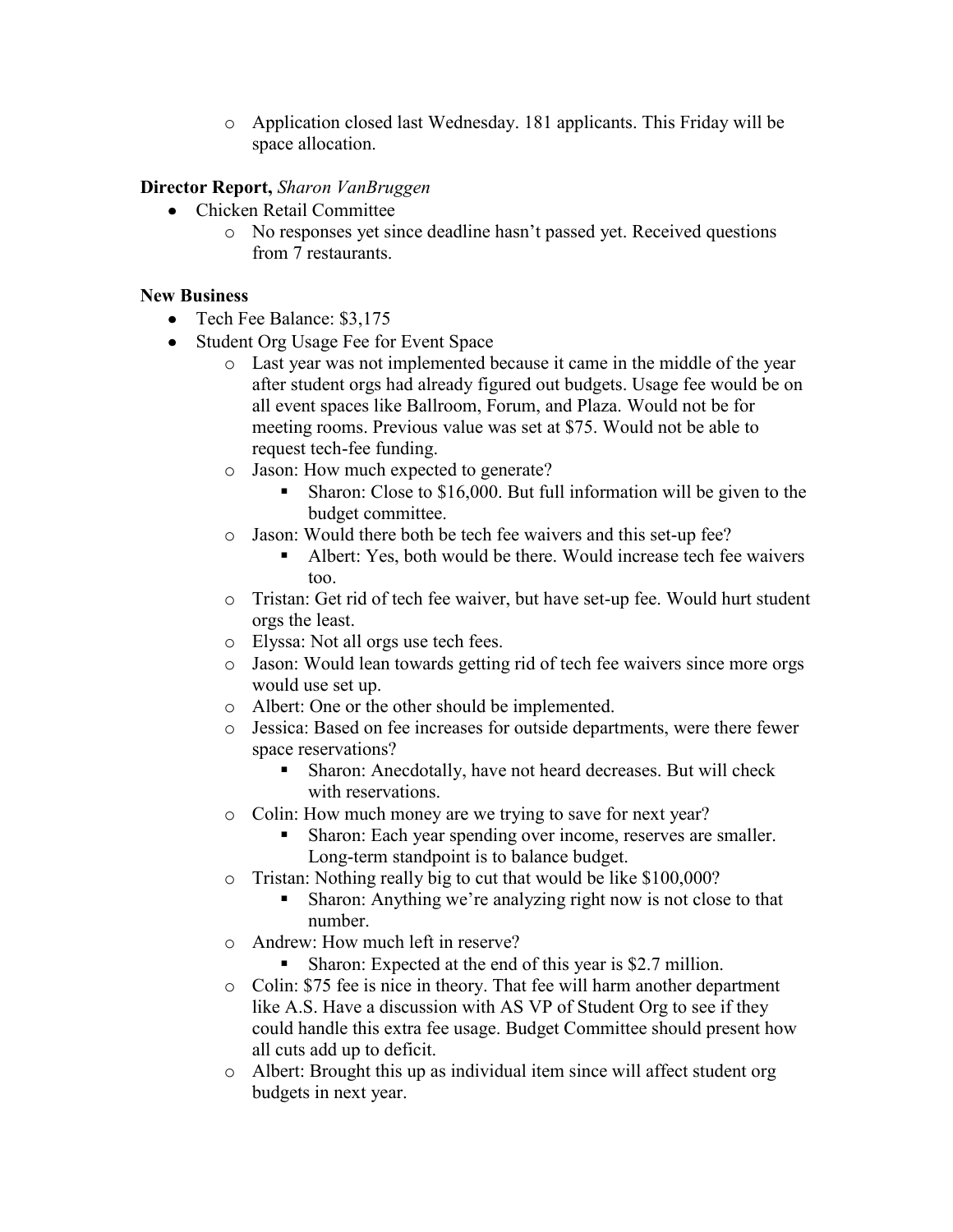- o Timothy: Affects more student orgs with set-up fee than removing tech waiver fees.
- o Tristan: how many orgs request tech fee waivers and how many would require using set-up fees?
	- Albert: Regardless, set-up fees will affect more.
- o Straw Poll
	- 5 for removing tech fee waiver
	- $\blacksquare$  4 for institute set up fee
- o Tristan: When we come in to this door, we have to realize we are in charge of these facilities.
- o Albert: Report back from councils on what they think about them.
- Treble Singers. Tristan moves to fund for \$200. Timothy seconds.
- MSA JIP Week. Elyssa moves to fund for \$500. Tristan seconds.

# **Old Business**

- Student Veterans Resource Center
	- o Leave room for 2 student org offices.
	- o Tristan: How would it look if VRC in front and student orgs in back?
		- Sharon: Any way could be done, construction would have to be done anyway. Likely would need to add another exit for a large resource center.
	- o Albert: Propose 1500 sq. ft. for VRC and 200 sq. ft. for two student org offices.
	- o In Favor: 8
	- o Opposed: 0
	- o Abstentions: 0

# **Member Reports**

- Tristan: Marshall wanted to know why rents were not increased for vendors.
	- o Sharon: Paying market rent, annual CPI increase. Pay share of utilities, bussing, and common area maintenance.
- Timothy: Another spot in Round Table replacement?
	- o Albert: Will focus on chicken concept, Mexican restaurant, and space 1605. Did not want to have too many retail options at single time.
- Timothy: Why was Round Table opened to RFP?
	- o Albert: End of lease.
- Meryem: UCSD concerned about Fair Trade policy being changed from Fair Trade-Certified instead of Fair Trade-Verified. Would allow Starbucks to come in.
	- o Albert: If Espresso Roma would be opened to RFP, then vendors could apply. No discussions have taken place about what would be in that space.
	- o Sharon: Space is open month-to-month. Holding it right now so we can focus on current vacancies.

## **Announcements**